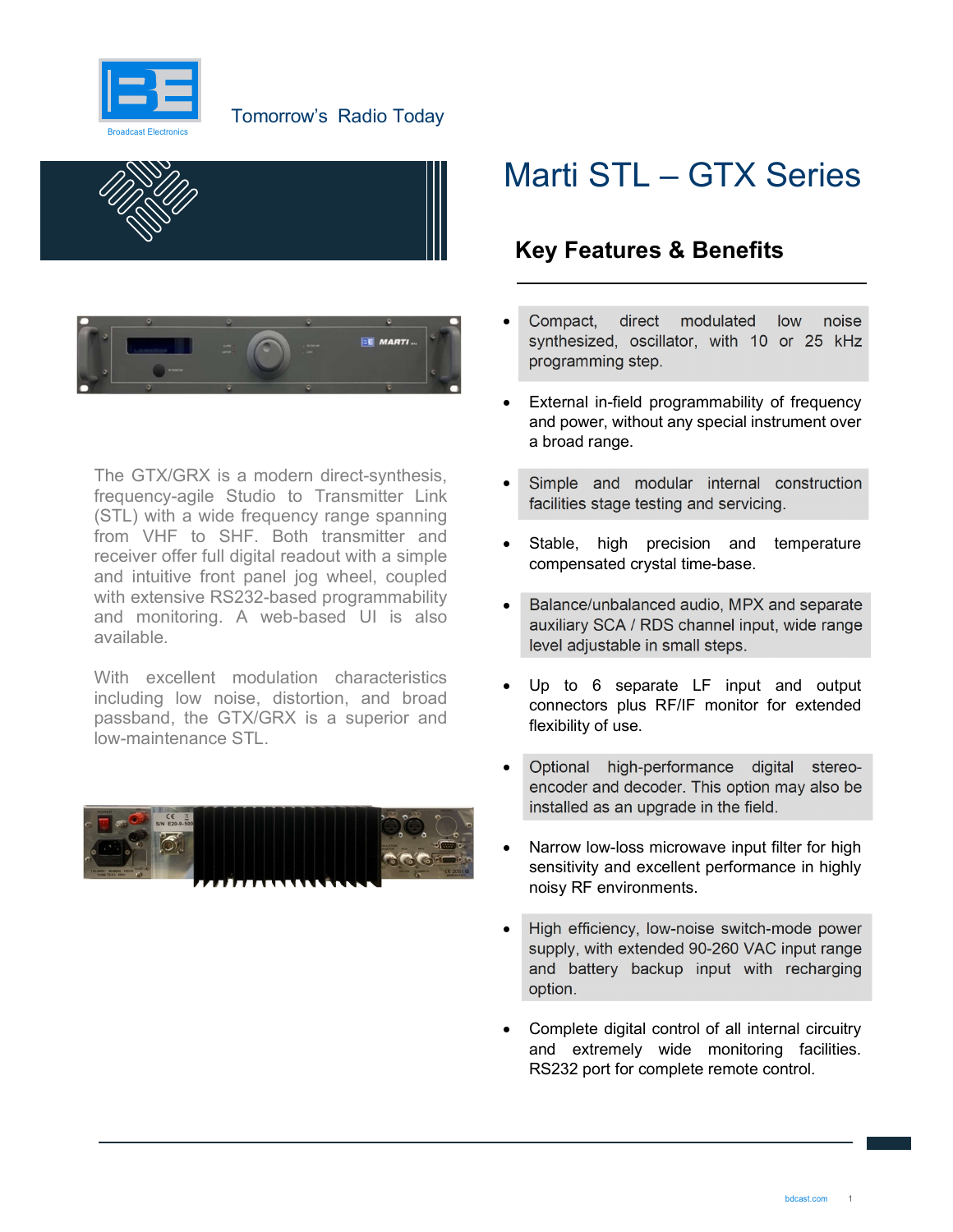# Marti STL – GTX Series





#### SPECIFICATIONS

| <b>GTX/GRX - Series</b>    |                                                                             |  |  |
|----------------------------|-----------------------------------------------------------------------------|--|--|
| <b>Frequency Ranges</b>    | 215 MHz - 270 MHz                                                           |  |  |
|                            | 300 MHz - 380 MHz                                                           |  |  |
|                            | 400 MHz - 470 MHz                                                           |  |  |
|                            | 810 MHz - 890 MHz                                                           |  |  |
|                            | 890 MHz - 960 MHz                                                           |  |  |
|                            | 1.4 GHz - 2.6 GHz (Special Request)                                         |  |  |
| Power Level                | 7-20 watts to 960 MHz., 2-5 watts 1.4 to 2.6 GHz                            |  |  |
| <b>Frequency Selection</b> | Front panel frequency agile selection                                       |  |  |
| Modulation                 | <b>FM</b>                                                                   |  |  |
| <b>Bandwidth</b>           | 30 Hz-15Khz                                                                 |  |  |
| S/N                        | 80db typical Mono, 77dB typical stereo                                      |  |  |
| Preemphasis                | 0/50/75us                                                                   |  |  |
| <b>Distortion</b>          | 0.20%                                                                       |  |  |
| <b>RF</b> Connector        | N female / 50 Ohms                                                          |  |  |
| Audio I/O                  | Stereo Left and Right XLR, AES XLR                                          |  |  |
| <b>AC Supply</b>           | 90-260 Vac 50/60 Hz                                                         |  |  |
| DC Supply for Backup       | 22-28 VDC < 2.8A @24 VDC                                                    |  |  |
| <b>Power Consumption</b>   | 45W @ 5W output, <125 W @120 W output                                       |  |  |
|                            | (GRX < 15W)                                                                 |  |  |
| <b>Operating Temps</b>     | Recommended: 32 to 95° F, 0 to 35° C<br>Maximum: 14 to 113° F, -10 to 45° C |  |  |
| <b>Dimensions</b>          | 19.02x3.46x12.6 in                                                          |  |  |
|                            | 483x88x320 mm                                                               |  |  |
| Weight                     | 12.13lbs / 5.5 Kg                                                           |  |  |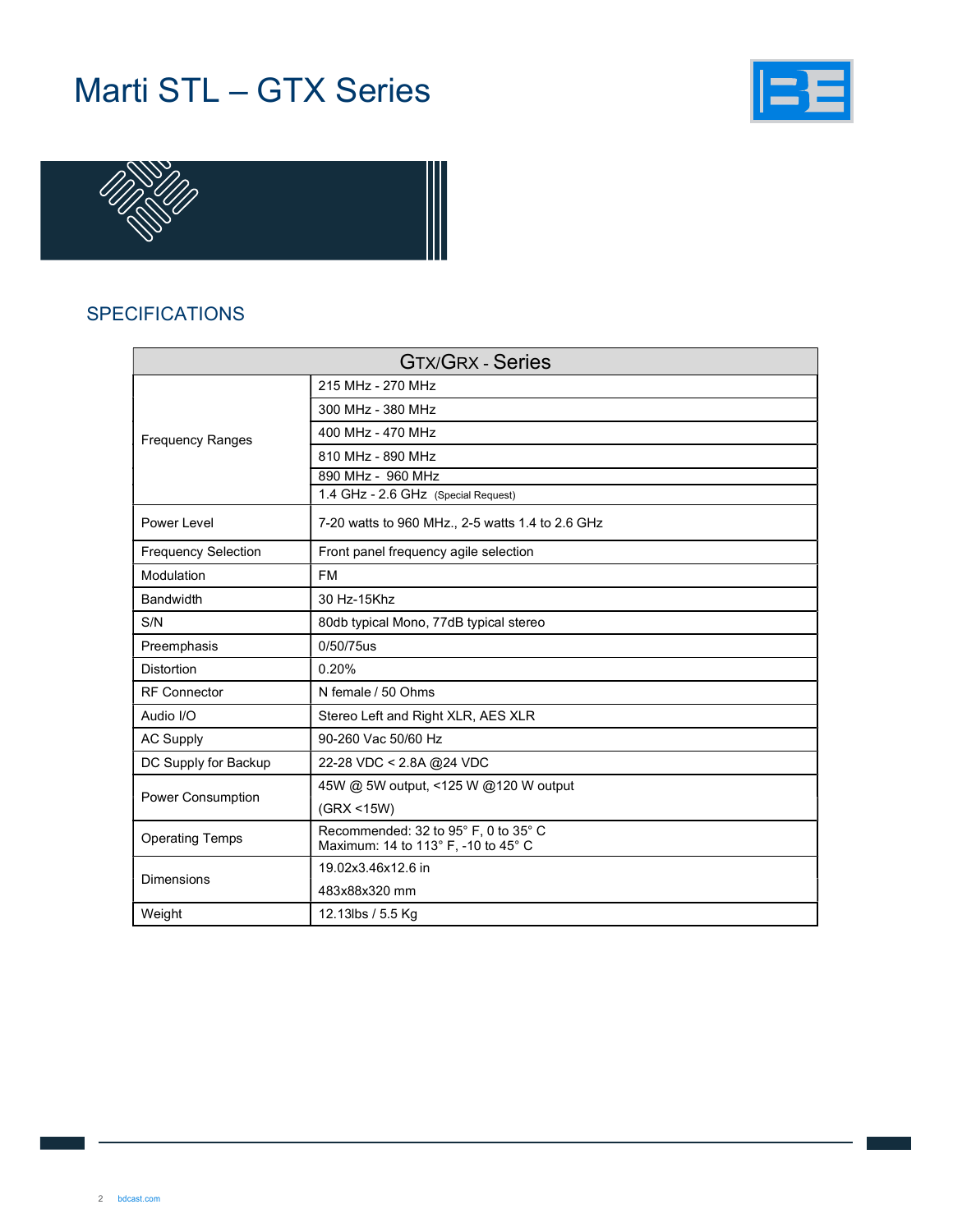# Marti STL – GTX Series





#### Ordering Information

| <b>Frequency Range</b> | Marti Transmiter STL Model | Features                                                                    |
|------------------------|----------------------------|-----------------------------------------------------------------------------|
| $215 - 270$ MHz        | GTX-200M                   | MPX, Mono, and Stereo composite inputs.<br>Full Digital Control. RS232 Port |
|                        | GTX-200S                   | Adds L&R Stereo encoder and inputs to GTX-200M                              |
|                        | GTX-200AES                 | Adds AES/EBU Digital Audiointerface to GTX-200S                             |
| $300 - 380$ MHz        | GTX-300M                   | MPX, Mono, and Stereo composite inputs.<br>Full Digital Control. RS232 Port |
|                        | GTX-300S                   | Adds L&R Stereo encoder and inputs to GTX-300M                              |
|                        | GTX-300AES                 | Adds AES/EBU Digital Audiointerface to GTX-300S                             |
| $400 - 470$ MHz        | GTX-400M                   | MPX, Mono, and Stereo composite inputs.<br>Full Digital Control. RS232 Port |
|                        | GTX-400S                   | Adds L&R Stereo encoder and inputs to GTX-400M                              |
|                        | GTX-400AES                 | Adds AES/EBU Digital Audiointerface to GTX-400S                             |
| $810 - 890$ MHz        | GTX-800M                   | MPX, Mono, and Stereo composite inputs.<br>Full Digital Control. RS232 Port |
|                        | GTX-800S                   | Adds L&R Stereo encoder and inputs to GTX-800M                              |
|                        | GTX-800AES                 | Adds AES/EBU Digital Audiointerface to GTX-800S                             |
| $890 - 960$ MHz        | GTX-900M                   | MPX, Mono, and Stereo composite inputs.<br>Full Digital Control. RS232 Port |
|                        | GTX-900S                   | Adds L&R Stereo encoder and inputs to GTX-900M                              |
|                        | GTX-900AES                 | Adds AES/EBU Digital Audiointerface to GTX-900S                             |

| <b>Frequency Range</b> | Marti Receiver STL Model  | Features                                                                     |
|------------------------|---------------------------|------------------------------------------------------------------------------|
| $215 - 270$ MHz        | <b>GRX-200M</b>           | MPX, Mono, and Stereo composite outputs.<br>Full Digital Control. RS232 Port |
|                        | <b>GRX-200S</b>           | Adds L&R Stereo decoder and outputs to GRX-200M                              |
|                        | GRX-200AES (Coming Soon!) | Adds AES/EBU Digital Audiointerface to GRX-200S                              |
| $300 - 380$ MHz        | <b>GRX-300M</b>           | MPX, Mono, and Stereo composite outputs.<br>Full Digital Control. RS232 Port |
|                        | <b>GRX-300S</b>           | Adds L&R Stereo decoder and outputs to GRX-300M                              |
|                        | GRX-300AES (Coming Soon!) | Adds AES/EBU Digital Audiointerface to GRX-300S                              |
| $400 - 470$ MHz        | <b>GRX-400M</b>           | MPX, Mono, and Stereo composite outputs.<br>Full Digital Control. RS232 Port |
|                        | GRX-400S                  | Adds L&R Stereo decoder and outputs to GRX-400M                              |
|                        | GRX-400AES (Coming Soon!) | Adds AES/EBU Digital Audiointerface to GRX-400S                              |
| $810 - 890$ MHz        | <b>GRX-800M</b>           | MPX, Mono, and Stereo composite outputs.<br>Full Digital Control. RS232 Port |
|                        | GRX-800S                  | Adds L&R Stereo decoder and outputs to GRX-800M                              |
|                        | GRX-800AES (Coming Soon!) | Adds AES/EBU Digital Audiointerface to GRX-800S                              |
| $890 - 960$ MHz        | <b>GRX-900M</b>           | MPX, Mono, and Stereo composite outputs.<br>Full Digital Control. RS232 Port |
|                        | <b>GRX-900S</b>           | Adds L&R Stereo decoder and outputs to GRX-900M                              |
|                        | GRX-900AES (Coming Soon!) | Adds AES/EBU Digital Audiointerface to GRX-900S                              |